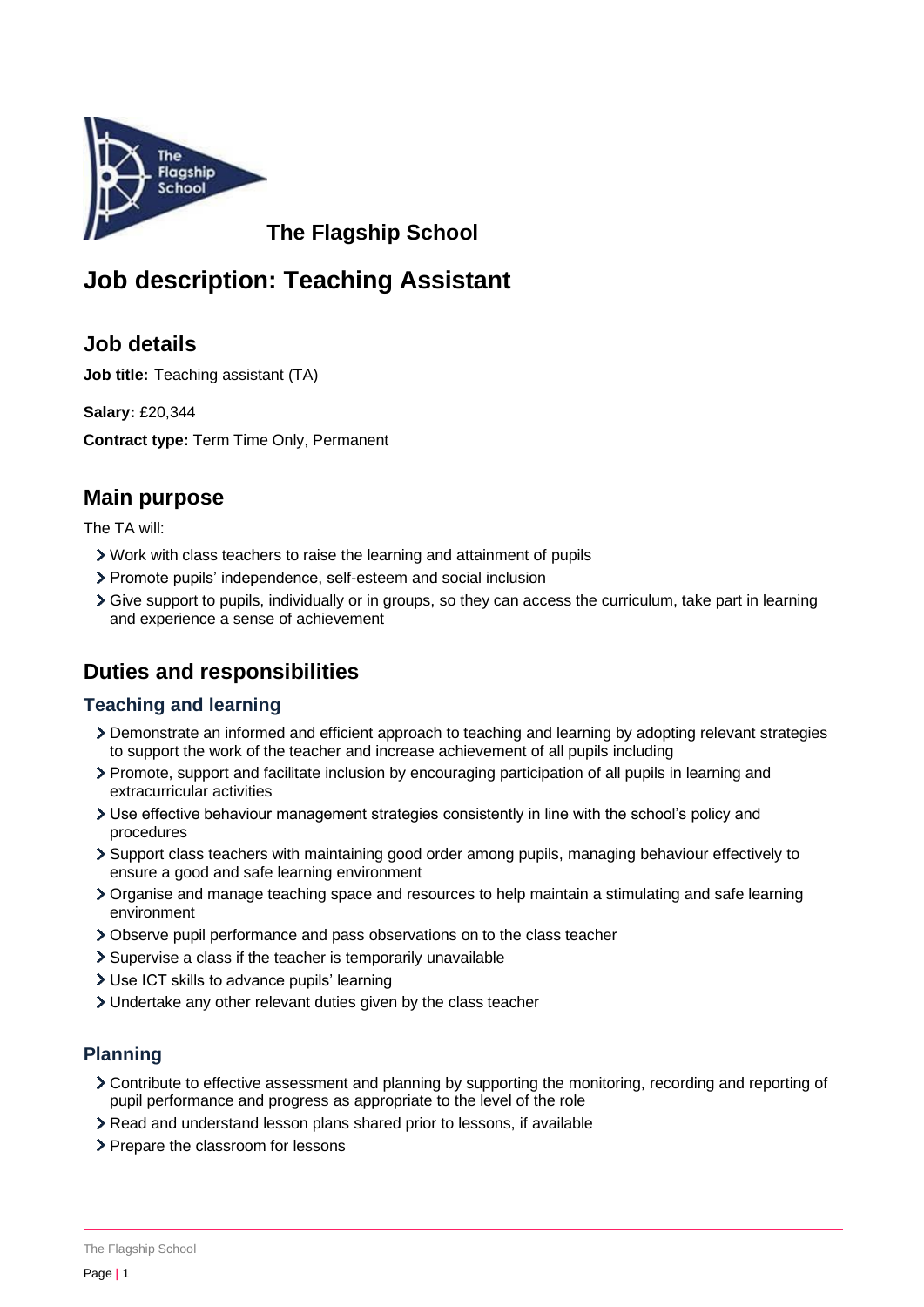#### **Working with colleagues and other relevant professionals**

- Communicate effectively with other staff members and pupils, and with parents and carers under the direction of the class teacher
- Communicate their knowledge and understanding of pupils to other school staff and education, health and social care professionals, so that informed decision making can take place on intervention and provision
- With the class teacher, keep other professionals accurately informed of performance and progress or concerns they may have about the pupils they work with
- Understand their role in order to be able to work collaboratively with classroom teachers and other colleagues, including specialist advisory teachers
- Collaborate and work with colleagues and other relevant professionals within and beyond the school
- Develop effective professional relationships with colleagues

#### **Whole-school organisation, strategy and development**

- Contribute to the development, implementation and evaluation of the school's policies, practices and procedures, so as to support the school's values and vision
- Make a positive contribution to the wider life and ethos of the school

#### **Health and safety**

- Promote the safety and wellbeing of pupils, and help to safeguard pupils' well-being by following the requirements of Keeping Children Safe in Education and our school's child protection policy
- Look after children who are upset or have had accidents
- Report any health and safety concerns following Health and Safety olicy

#### **Professional development**

- Help keep their own knowledge and understanding relevant and up-to-date by reflecting on their own practice, liaising with school leaders, and identifying relevant professional development to improve personal effectiveness
- Take opportunities to build the appropriate skills, qualifications, and/or experience needed for the role, with support from the school
- > Take part in the school's appraisal procedures

#### **Personal and professional conduct**

- Uphold public trust in the education profession and maintain high standards of ethics and behaviour, within and outside school
- > Have proper and professional regard for the ethos, policies and practices of the school, and maintain high standards of attendance and punctuality
- Demonstrate positive attitudes, values and behaviours to develop and sustain effective relationships with the school community
- Respect individual differences and cultural diversity

### **Other areas of responsibility**

> To be reviewed and agreed with postholder

The TA will be required to safeguard and promote the welfare of children and young people, and follow school policies and the staff code of conduct.

<sup>©</sup> The Key Support Services Ltd | [thekeysupport.com/terms](https://thekeysupport.com/terms-of-use)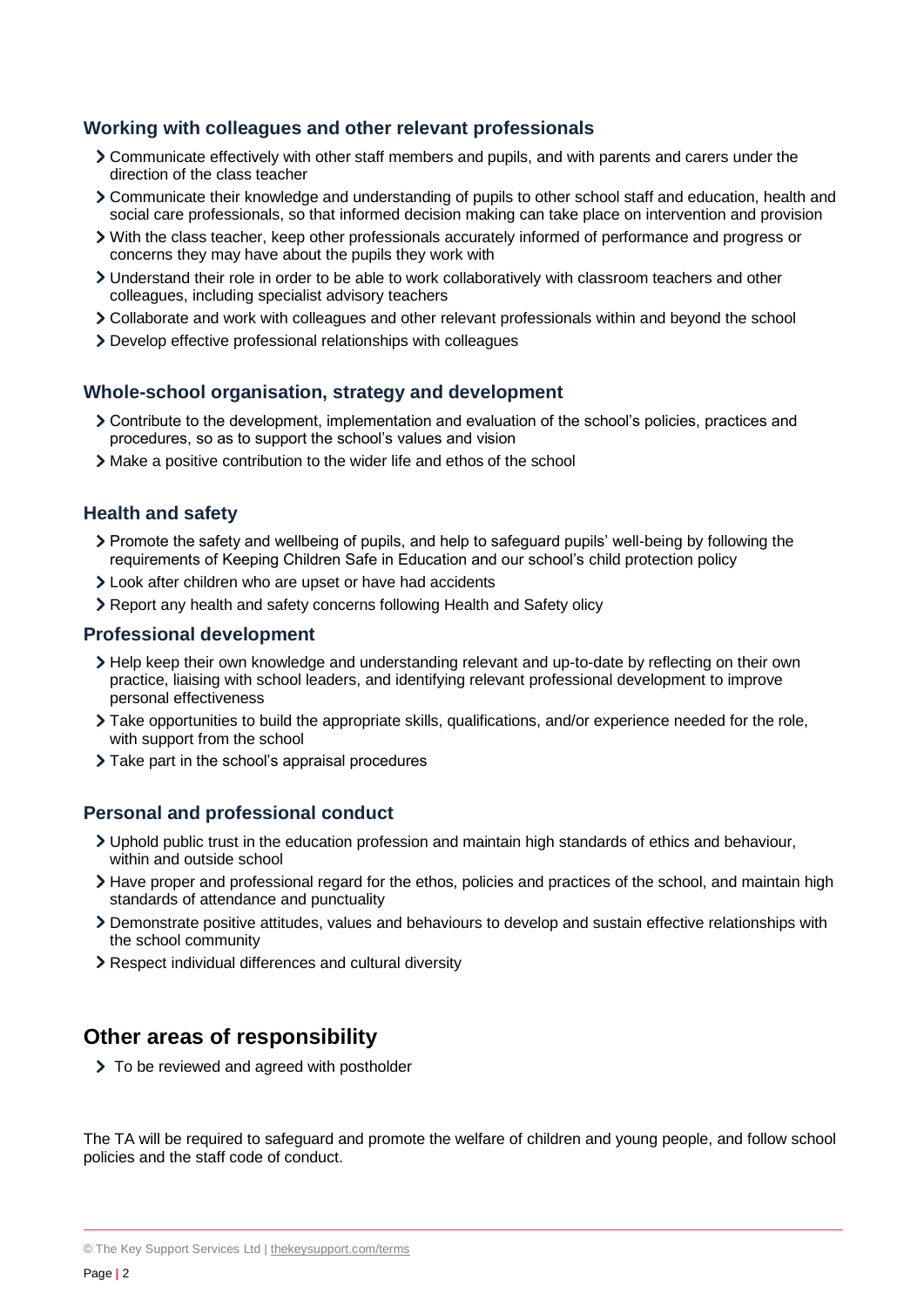Please note that this is illustrative of the general nature and level of responsibility of the role. It is not a comprehensive list of all tasks that the teacher will carry out. The postholder may be required to do other duties appropriate to the level of the role, as directed by the headteacher or line manager.

# **Person specification**

| <b>CRITERIA</b>                     | <b>QUALITIES</b>                                                                                                                                                                                                                                                                                                                                                                                                                                                                                                                                                                                                                                                                                                                                                                                                            |
|-------------------------------------|-----------------------------------------------------------------------------------------------------------------------------------------------------------------------------------------------------------------------------------------------------------------------------------------------------------------------------------------------------------------------------------------------------------------------------------------------------------------------------------------------------------------------------------------------------------------------------------------------------------------------------------------------------------------------------------------------------------------------------------------------------------------------------------------------------------------------------|
| Qualifications<br>and<br>experience | > Level 2 or 3 Certificate in Supporting Teaching and Learning in Schools, Level 3<br>Diploma in Childcare and Education, or other relevant qualification in nursery work or<br>childcare (or willingness to work towards a qualification if not already held)<br>> GCSEs at grades 9 to 4 (A* to C) including English and maths<br>> Experience of working with children or young people with SEN such as autism, social,<br>emotional and behavioural difficulties, trauma or other neurodiversities.                                                                                                                                                                                                                                                                                                                     |
| <b>Skills and</b><br>knowledge      | > Good literacy and numeracy skills<br>> Good organisational skills<br>> Ability to build effective working relationships with pupils and adults<br>> Skills and expertise in understanding the needs of all pupils<br>> Knowledge of how to help adapt and deliver support to meet individual needs<br>Subject and curriculum knowledge relevant to the role, and ability to apply this<br>effectively in supporting teachers and pupils<br>> Excellent verbal communication skills<br>> Active listening skills<br>> The ability to remain calm in stressful situations<br>> Knowledge of guidance and requirements around safeguarding children<br>> Good ICT skills, particularly using ICT to support learning<br>> Understanding of roles and responsibilities within the classroom and whole school<br>context       |
| <b>Personal</b><br>qualities        | > Enjoyment of working with children<br>Sensitivity and understanding, to help build good relationships with pupils<br>> A commitment to getting the best outcomes for all pupils and promoting the ethos and<br>values of the school<br>> Commitment to maintaining confidentiality at all times<br>> Commitment to safeguarding pupil's wellbeing and equality<br>We are looking for empathetic and adaptable individuals, who thrive under<br>pressure and have a natural ability to solve challenges. You will also need<br>physical and emotional resilience to work with our young learners. You share our<br>core values and follow our positive behavioural approach, have a commitment to<br>safeguarding and promoting the welfare of children and young people. You will<br>need to work flexibly within a team. |